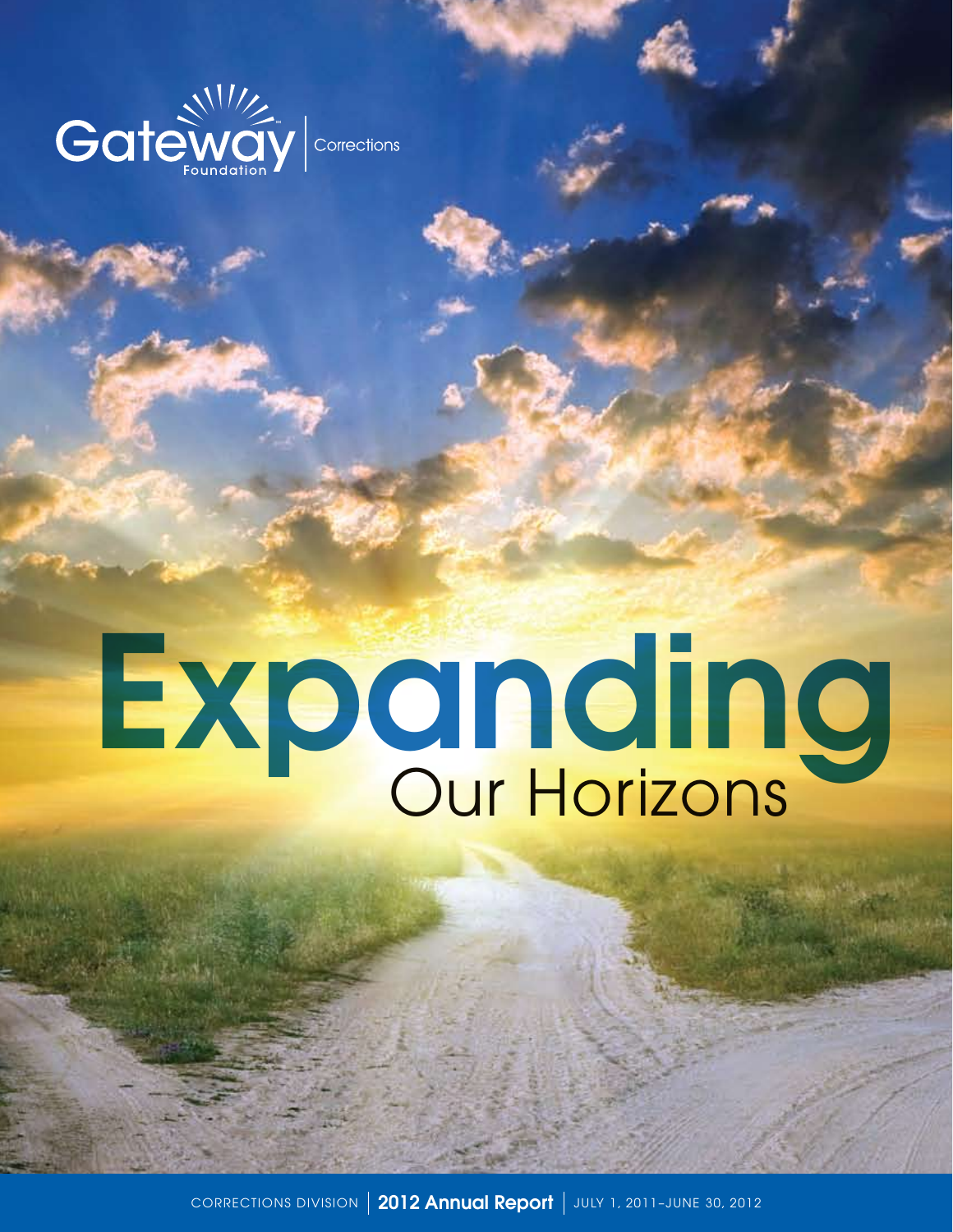# **Dear Friends and Supporters,**

**FOR MORE THAN 40 YEARS,** Gateway Foundation's Corrections Division has partnered with federal, state and local agencies to provide treatment for individuals involved in the criminal justice system. Our mission and vision support providing quality treatment for all who need it, and the corrections population provides Gateway with a unique opportunity to achieve this goal. Our programs help individuals leave confinement with the tools to return to their communities as positive and productive members of society, able to return the investment made in their future. Success in treating this population reduces individual rates of recidivism, saves state budget dollars, and creates a greater potential for less criminal activity in the communities we serve.

Our commitment is to always provide cost-effective, efficient, research based treatment, and our reputation and future is built on the successful outcomes of those we serve. Our Corrections Division programs in Missouri and Texas continue to participate in national research studies, the results of which provide us with the information needed to further hone the efficacy of our services. In the past year, these successes helped us experience the highest level of growth (nearly 50%) in the history of the Corrections Division! We successfully renewed contracts for seven programs and added six new programs. As of the writing of this report, Gateway now operates nearly 8,500 in-custody treatment beds every day through 27 programs located in Illinois, Missouri, New Jersey and Texas.

During FY2012 we continued work on our new community corrections initiatives—something we strongly believe will positively impact our business line in the future. Through an agreement with a division of 3M, we can now provide electronic monitoring services in conjunction with treatment in community-based correctional programs. We've also developed a new treatment model for individuals convicted of driving under the influence that will be deployed in Texas in FY13, and may soon be extended to outpatient programs. We believe that our development of these "community corrections" interventions and programs will provide us with even more opportunities to reduce recidivism and rebuild lives!

Gateway's growth and successes are due to the guidance of our board of directors, the commitment of our management team, and the daily efforts of every staff member. Thank you to all of you who make it possible for us to provide the best possible service to our clients and customers of the Corrections Division.

Vitor forces

**Victor Fonseca, Chairman Michael Darcy, President and CEO** Gateway Foundation Board of Directors Gateway Foundation, Inc.

Michael Darcy

# 2012 Fiscal Year Demographic Breakdown



# **Expanding** Our **Successes**

#### **Missouri Growth**

This spring the Gateway Corrections Division received two notices of award from the Missouri Department of Corrections (MDOC). Gateway received a five-year contract to continue providing treatment services at the Ozark Correctional Center (OCC) in Fordland, MO, a 650-bed, fully-dedicated treatment prison for males. Gateway was also successful in its bid to renew the MDOC contract for its program at the Women's Eastern Reception, Diagnostic and Correctional Center in Vandalia, MO. This renewal contract also includes the operational oversight of the treatment programs at the Chillicothe Correctional Center in Chillicothe, MO, and an expansion of the male special-needs program at Northeast Correctional Center in Bowling Green, MO. As a result of these awards, Gateway now operates over 2,000 treatment beds within the MDOC system, now our second largest Corrections market. We believe that the Department's decision to award these contracts to Gateway demonstrates our success as a trusted partner in Missouri.

#### **Texas Expansion**

Gateway experienced its largest successful contract bid in history in Texas this year. Gateway was awarded all 10 of the Substance Abuse Felony Punishment Facility (SAFPF) and In-Prison Therapeutic Community (IPTC) programs out for bid, more than doubling our capacity in the State. As the now exclusive provider of the vendor-operated SAFPF/IPTC programs, these five-year contracts give Gateway the opportunity to substantively improve the efficacy of the overall treatment initiative. Our successful bid included a modified program design that offers the most expansive breadth of service possible within the fiscal constraints of TDCJ's budget. Gateway now operates eleven institutional programs in Texas, with a total treatment capacity of 4,677 beds. The Texas market currently comprises 54% of our in-custody treatment operations.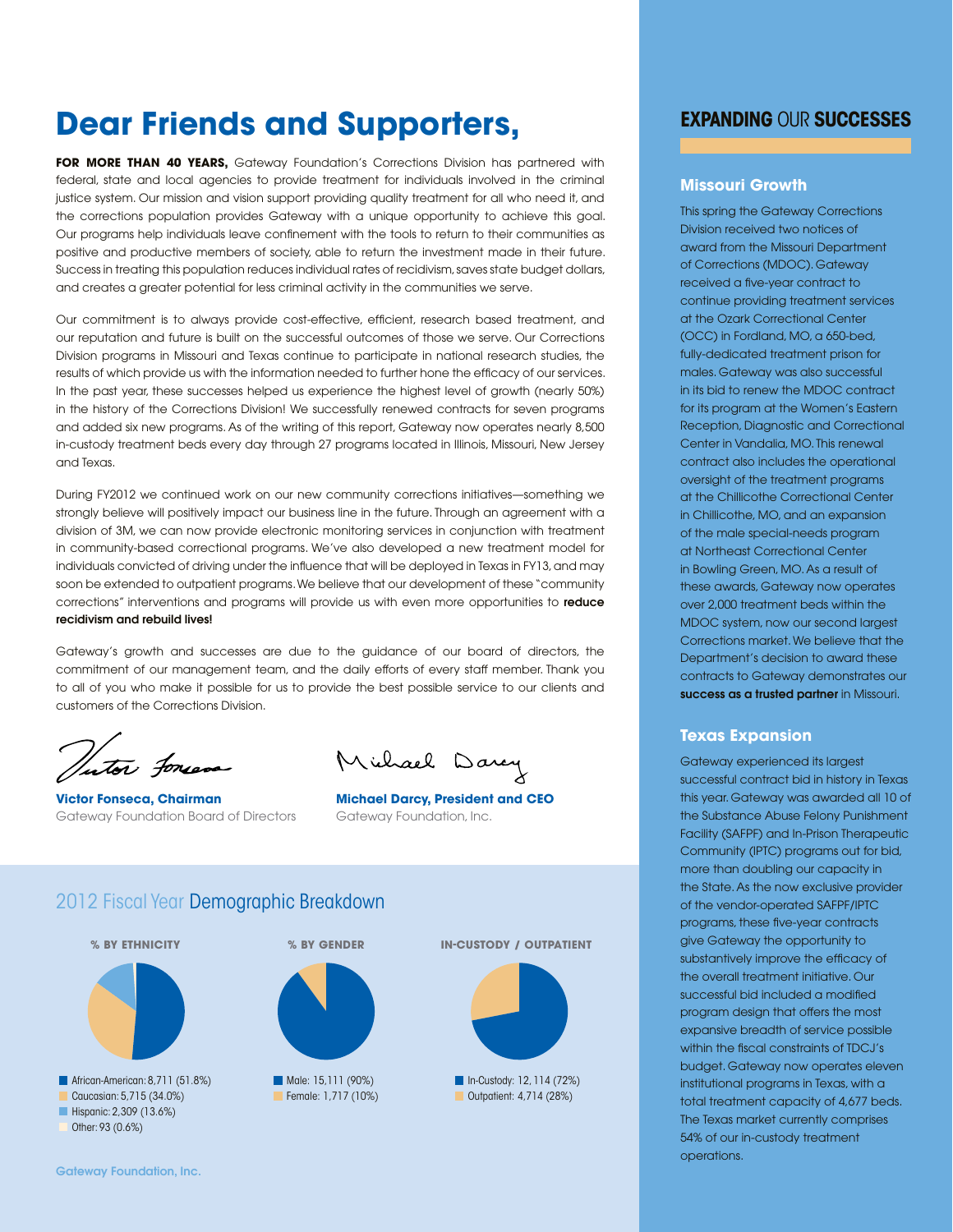## **Gateway Secures Agreement with 3M Electronic Monitoring**

In March of 2012 Gateway finalized negotiations with 3M Electronic Monitoring (3M EM) to become a "Value Added Reseller" of electronic monitoring products and services, which enables Gateway to begin providing monitoring and supervision services in conjunction with our treatment programs. Program participants at Gateway's Cook County Sheriff's Office Day Reporting Center are currently provided with electronic monitoring through 3M EM, and future initiatives will seek to replicate the success of this program in new markets. Our goal is to meet the comprehensive needs of correctional jurisdictions by providing integrated treatment, intervention and monitoring services through a single contractual relationship. Gateway is proud to be associated with such a strong electronic monitoring services provider, and we believe that by combining our efforts with 3M EM, we can increase our presence in the national community corrections market.

## **Gateway Develops Programs to Address Problem of Drinking and Driving**

Using our vast experience in providing effective substance abuse treatment programs, Gateway developed a treatment model specifically designed to address the needs of offenders convicted of driving under the influence (DUI) of alcohol and illicit substances, or driving while intoxicated (DWI). The DWI Recovery Program is a cognitive-based, curricula-driven treatment program developed in response to the recent Request for Proposals issued by the Texas Department of Criminal Justice (TDCJ). This in-custody program uses interventions specific for the DWI population and high-risk offenders with a history of alcohol-related offenses. The initial implementation site for the DWI Recovery Program will be at TDCJ's Ellen Halbert Substance Abuse Felony Punishment Facility, a fully-dedicated treatment institution for females located in Burnet, Texas. The DWI Recovery Program began operations on September 1, 2012.

# **Improving** Our **Results**

#### **TCU's Disease Risk Reduction**

Over the past several years, Gateway's institutional programs in Missouri and Texas participated in Texas Christian University's Disease Risk Reduction (DRR) study (Wayne Lehman, Ph.D., Principal Investigator and Kevin Knight, Ph.D., CO-Principal Investigator), a research project funded by NIDA that focuses on the critical high-risk transition time between incarceration and return to the community. The *WaySafe* curriculum developed during this study was successfully implemented in eight different prison-based substance abuse treatment programs in Texas and Missouri. The evidence supported the effectiveness of *WaySafe* as compared to the Treatment as Usual (TAU) group for participants in each of the eight facilities in which it was implemented.

Participation in *WaySafe* was positively associated with getting tested for HIV after release back into the community—74% of offenders who participated in *WaySaf*e reported getting tested for HIV compared to 55% of offenders who received treatment as usual. While preliminary, early findings regarding 1–year re-arrest rates for study participants from our Texas sites also were positive (ranging from 9% to 20%), considerably lower than the average 25% 1–year re-arrest rate for Texas prisoners released in 2007 (per Texas Legislative Budget Board, 2011).

A second phase of the DRR study is examining how programs implement new evidence-based curriculums such as *WaySafe*. This phase currently includes several of Gateway's programs in Missouri, and will soon include several of the new Texas programs as well. This is another example of Gateway's commitment to "moving research into practice."

## **Implementing Medication Assisted Treatment (MAT) in Community Correctional Environments**

For several years, Gateway's St. Louis Outpatient Program has been incorporating medication assistance to complement the traditional psychosocial treatment modalities used with addicted offenders. Gateway clinicians in St. Louis have found that medication assistance, particularly for the high number of alcohol- and heroin-dependent clients, has reinforced our methods for attacking this challenging addiction. In order to reinforce this clinically-based evidence, Gateway Foundation partnered with Texas Christian University's (TCU) Institute of Behavioral Research (IBR) to conduct formal research into strategies to improve the implementation of MAT interventions with our population.

The collaborative research project with TCU IBR is part of a National Institute on Drug Abuse (NIDA)-funded Criminal Justice Drug Abuse Treatment Studies (CJ-DATS) grant (PI: Kevin Knight) and supports a patient-level outcome sub-study to complement the Medication-Assisted Treatment Implementation in Community Correctional Environments (MATICCE) protocol. The purpose of our study is to examine the patient-level impact of Medication-Assisted Treatment (with a focus on the prescription of Vivitrol®-extended release Naltrexone) for criminal justice-involved individuals under real-world conditions. This project is helping us understand ways to overcome the persistent challenges faced when referring our clients to the medication-assisted treatment they need. Through Gateway's participation in this study, we hope to not only improve our client outcomes in St. Louis, but also to provide foundational support to broaden the application of MAT in additional community corrections markets. In so doing, Gateway continues its commitment to improving the field of correctional treatment.